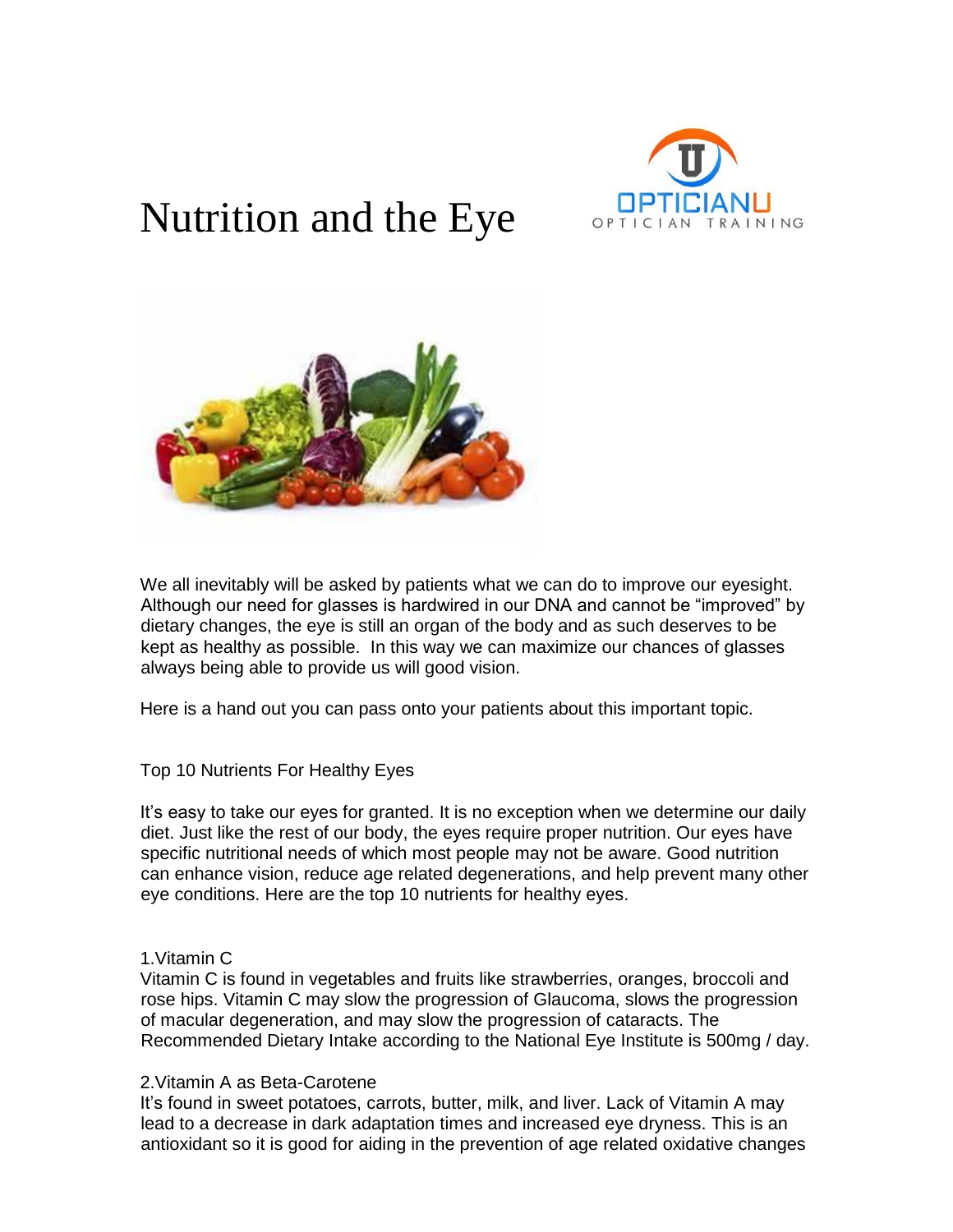throughout the eye. The National Eye Institute recommended dose is 15mg/day. **However, since it can significantly increase the risk of lung cancer in smokers, they recommend no vitamin A supplementation for smokers.**

## 3.Vitamin E

Vitamin E is found in a large number of nuts such as hazelnuts and almonds. This vitamin reduces progression of macular degeneration and possibly cataracts. The National Eye Institute recommends 400 IU / day.

## 4.Vitamin D

The best source of Vitamin D is sunlight. A few minutes of exposure to sunlight every day will ensure your body produces enough amounts of Vitamin D. This vitamin is also found in salmon, sardines, mackerel and milk. Vitamin D helps reduce the risk of macular degeneration.

## 5.Lutein/Zeaxanthin

These related carotenoids are found in egg yolks and green leafy vegetable such as kale and spinach. Many systems throughout the body depend on these carotenoids, with the eyes being the major one. Lutein and Zeaxanthin have powerful antioxidant properties that can help protect the macula from degenerative free radical damage. The National Eye Institute recommends 10mg / day of leutein and 2mg / day zeaxanthin.

# 7.Omega-3 Fatty acids

They are foundational building blocks for vision right from the womb. Studies show that omega essential fatty acids may protect the eyes from degenerative diseases, dry eyes, and macular degeneration. Food sources of omega-3 fatty acids include ground flaxseeds, walnuts and fish such as salmon, herring and mackerel. 1000 mg / day is recommended by the National Eye Institute.

# 8. Zinc

Zinc is a major dietary supplement recommended by the National Eye Institute to minimize the progression of macular degeneration. Oysters, lobster, and red meats, especially beef, lamb, and liver are excellent sources of zinc. Doses of zinc supplements can cause copper deficiency, therefore patients should insure their supplements containing zinc also contain copper. The National Eye Institute recommends 80mg / day of Zinc with 2mg / day of copper for slowing the progression of moderate cases of macular degeneration.

### 9.Selenium

This is another indispensable type of mineral which is crucial for healthy eyes. It's a type of antioxidant and its function is similar to that of Vitamin E and C. Lack of selenium may lead to early aging. Therefore, selenium is essential to the lens of the eyes and may slow the onset of cataracts. Sources of selenium include Brazil nuts, brown rice, enriched noodles and seafood such as salmon, crab and shrimp. The RDA is 55 mcg / day.

# 10.Flavonoids (Bioflavonoids)

Bioflavonoids are a group of plant pigments found in flowers, tea, bilberries, cherries, legumes, blueberries, soy products, vegetables and citrus fruits. Flavonoids seek out